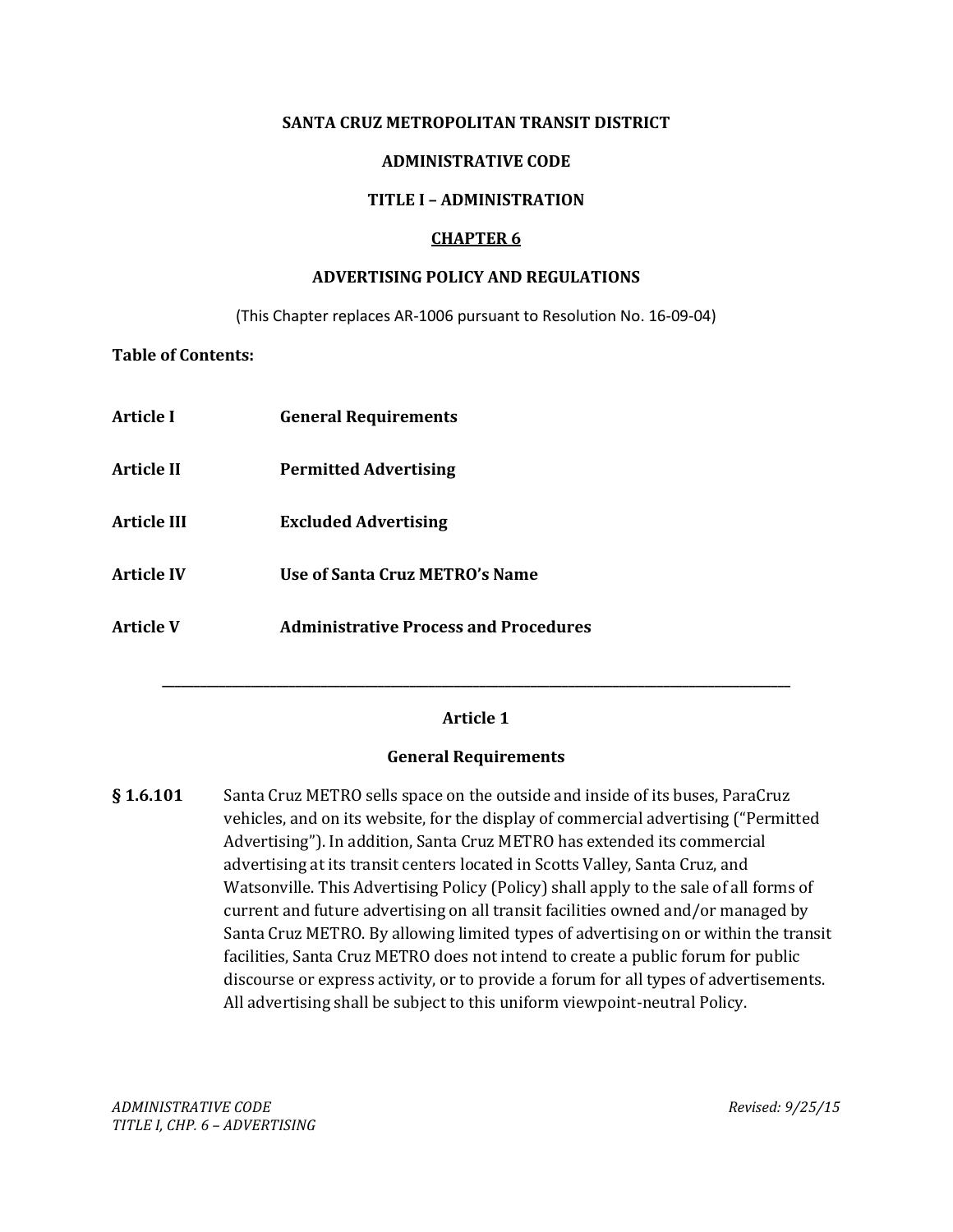- **§ 1.6.102** The interior areas of Santa Cruz METRO's rolling stock and its facilities shall be primarily used for communication by Santa Cruz METRO to its passengers, or by partnering government agencies within the jurisdiction of Santa Cruz METRO to provide information regarding programs and services in conformance with this Policy. Notwithstanding the above Santa Cruz METRO authorizes the use of bus cards, electronic advertising through multi-media flat screens, and bus wraps for "Permitted Advertising" only.
- **§ 1.6.103** In order to realize the maximum benefit from the sale of advertising space, the program must be managed in a manner that will procure as much revenue as practicable, while ensuring that the advertising does not discourage the use of Santa Cruz METRO's transit system or web pages, does not diminish Santa Cruz METRO's reputation in the community it serves or the good will of its patrons, and is consistent with Santa Cruz METRO's principal purpose of providing safe, comfortable, efficient, and affordable public transportation. To attain these objectives, Santa Cruz METRO's Board of Directors has established these regulations for the advertising displayed in and upon its buses and on its website.

# **Definitions**

# **§1.6.104 Commercial advertising:**

- A. Advertising the sole purpose for which is to sell or rent real estate or personal property for profit, or to sell services for profit.
- B. Shall not include any advertising that both offers to sell property or services and also conveys information about matters of general interest, political issues, religious, moral, or environmental matters or issues, or other public matters or issues, or expresses or advocates opinions or positions upon any of the foregoing.
- C. Does not convey whether expressly or implied, intentionally or unintentionally, by inference or innuendo, the religious, social, political, legal or moral view of any person or entity as such views are generally understood in Santa Cruz County community.
- D. Does not cause the vehicles, if posted individually or in combination with other advertisements, to become a public forum for the dissemination, debate, and/or discussion of public issues.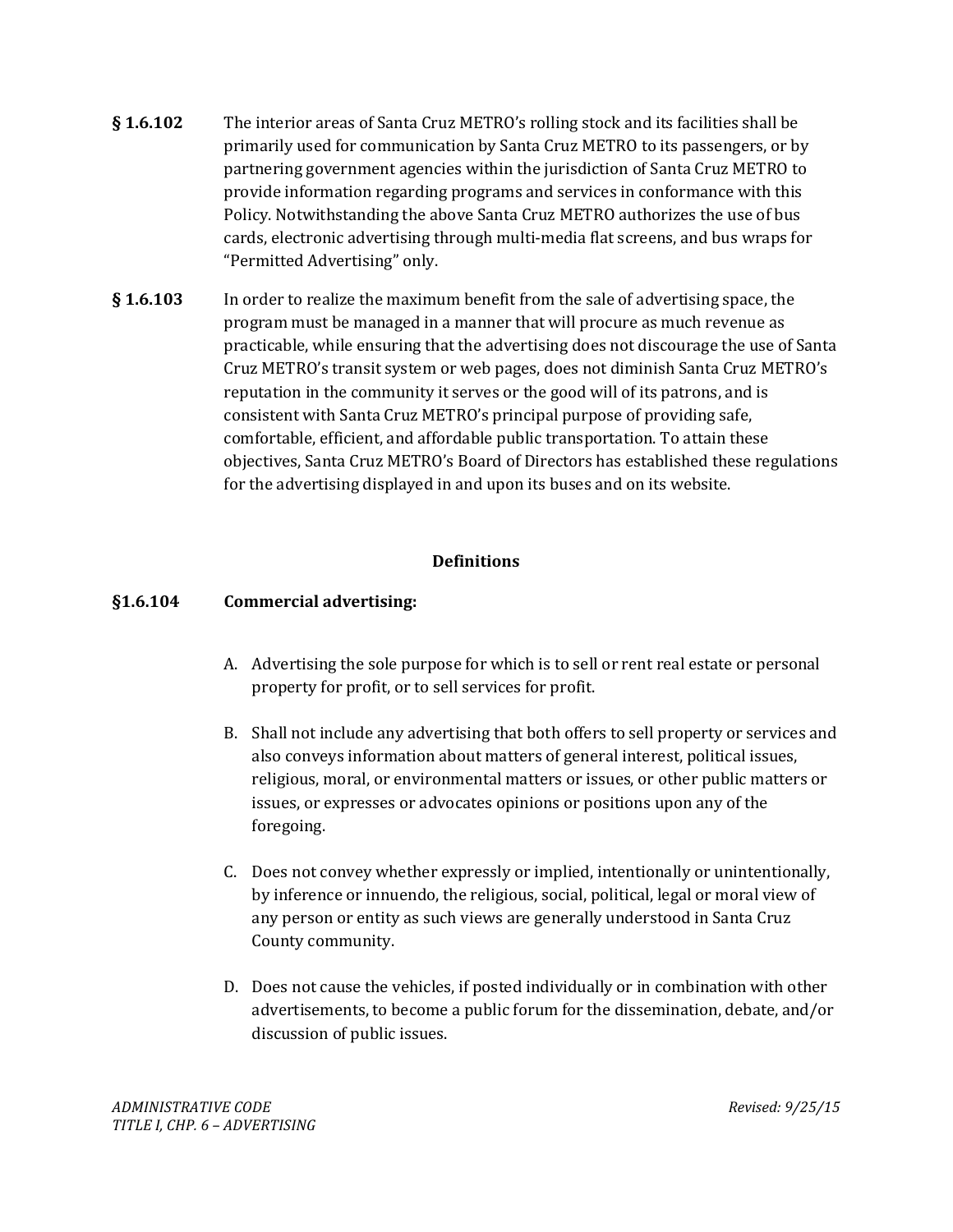### **§1.6.105 Operations Advertising:**

- A. Any advertisement that promotes Santa Cruz METRO or its services or programs.
- B. Any advertisement by either the federal, state, county, or municipal governments within the jurisdiction of Santa Cruz METRO, the primary purpose of which is to inform citizens of services and programs provided by these government partners.

# **§1.6.106 Political Advertising:**

- A. Any advertising that supports or opposes the election of any candidate or group of candidates for election to any federal, State, or local government office;
- B. Any advertising that supports or opposes any referendum conducted by the federal or State government, or by any local government, such as referenda on constitutional amendments, on bond issues, or on local legislation; or
- C. Any advertising that features any person whose prominence is based wholly or in part upon his or her past or present activity in political affairs, or that represents or implies any such person's approval or endorsement of the subject matter of advertising.

### **§1.6.107 Religious Advertising:**

A. Any advertisements that contain any direct or indirect reference to religion, or to any religion, or to any deity or deities, or which includes the existence, nonexistence or other characteristic of any deity or deities, or to any religious creed, denomination, belief, tenet, cause or issue relating to (including opposing or questioning) any religion. This prohibition shall include the depiction of text, symbols, or images commonly associated with any religion or with any deity or deities, or any religious creed, denomination, belief, tenet, cause of issue relating to (including opposing or questioning any religion).

# **§1.6.104 Applicability**

This procedure is applicable to all District employees and all independent contractors who contract with Santa Cruz Metro, for the placement of advertisement on the outside of Santa Cruz METRO's buses and on its website.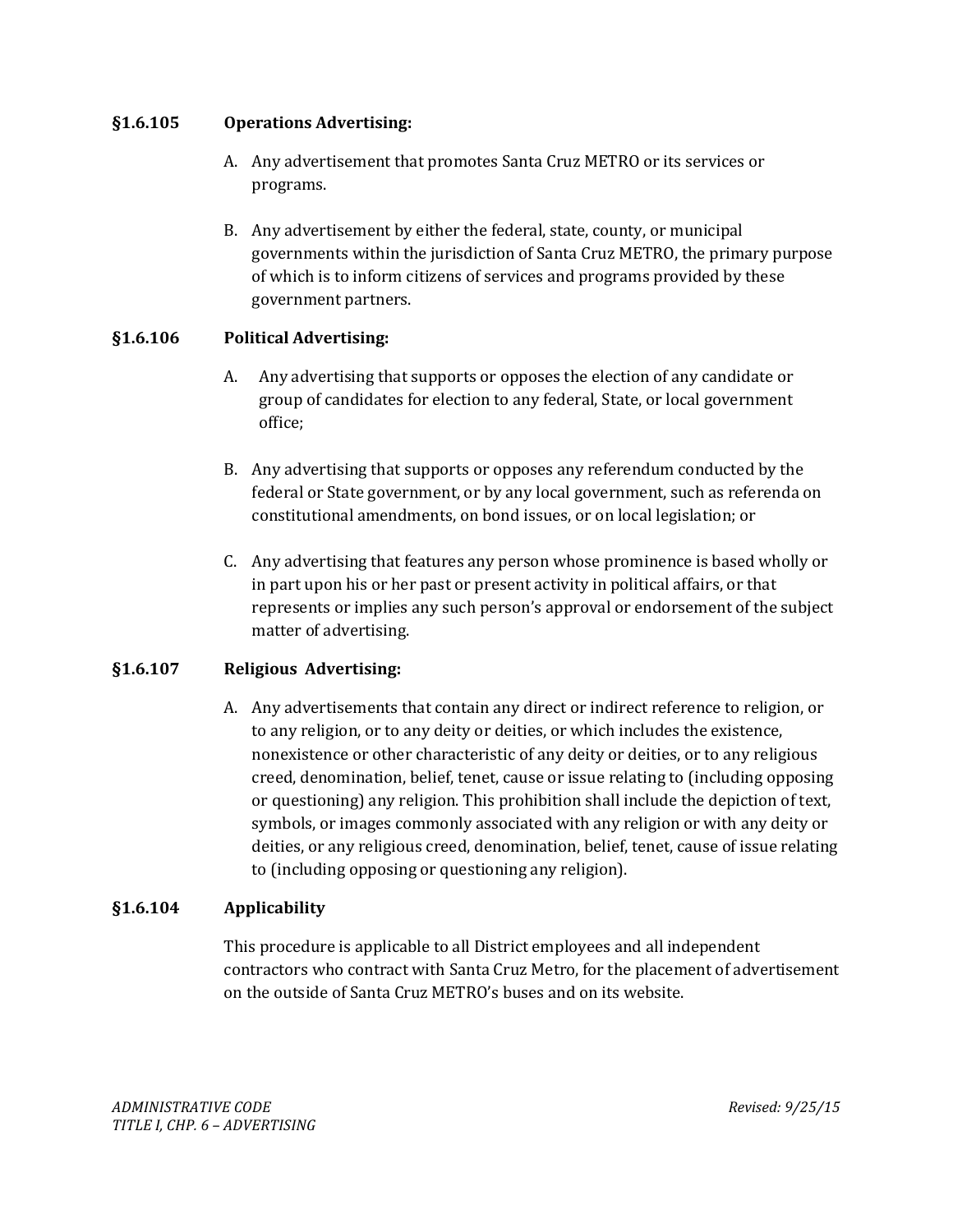# **Article II**

# **Permitted Advertising**

**§1.6.201** The display of Permitted Advertising on or within Santa Cruz METRO's transit facilities is intended only to supplement fare revenue, and other income that fund the District's operations and to promote METRO's transit operations. Santa Cruz METRO desires that its passengers not be subject to advertisements containing material relating to political, religious, or issue advocacy about which public opinion can be widely divergent and which some passengers may, therefore, find offensive. If passengers are so offended, it could adversely affect the ridership and revenue of Santa Cruz METRO. In order to realize the maximum benefit from the sale of advertising space, the advertising program must be managed in a manner that will procure as much revenue as practicable, while ensuring that the advertising is of a type that: (1) does not discourage the use of the transit system; (2) does not diminish METRO's reputation in the communities it serves or the good will of its customers; and (3) is consistent with the principal purposes of providing safe and efficient public transportation.

# **§1.6.202 Permitted Advertising includes advertising in the following categories:**

- A. Commercial Advertising.
- B. Operations Advertising.
- **§1.6.203** Notwithstanding any other provision in this policy, advertising for METRO's transit buses, paratransit services, Headways publication, and METRO's website shall be allowed. METRO also retains the right to communicate with its passengers and the public on transit issues, to seek input and participation from its passengers and to provide its passengers with notifications of meetings, hearings and other transitrelated issues.

# **Article III**

# **Excluded Advertising**

- **§1.6.301** Advertising cannot be displayed or maintained on transit facilities if information in the advertisement falls within one or more of the following categories of Excluded Advertising:
	- A. False, misleading deceptive or relates to illegal activity.
	- B. Advocacy of violence or crime.
	- C. Infringement of copyright, service mark, title or slogan.
	- D. Defamatory or likely to hold up to scorn or ridicule a person or group of persons
	- E. Unauthorized Endorsement.